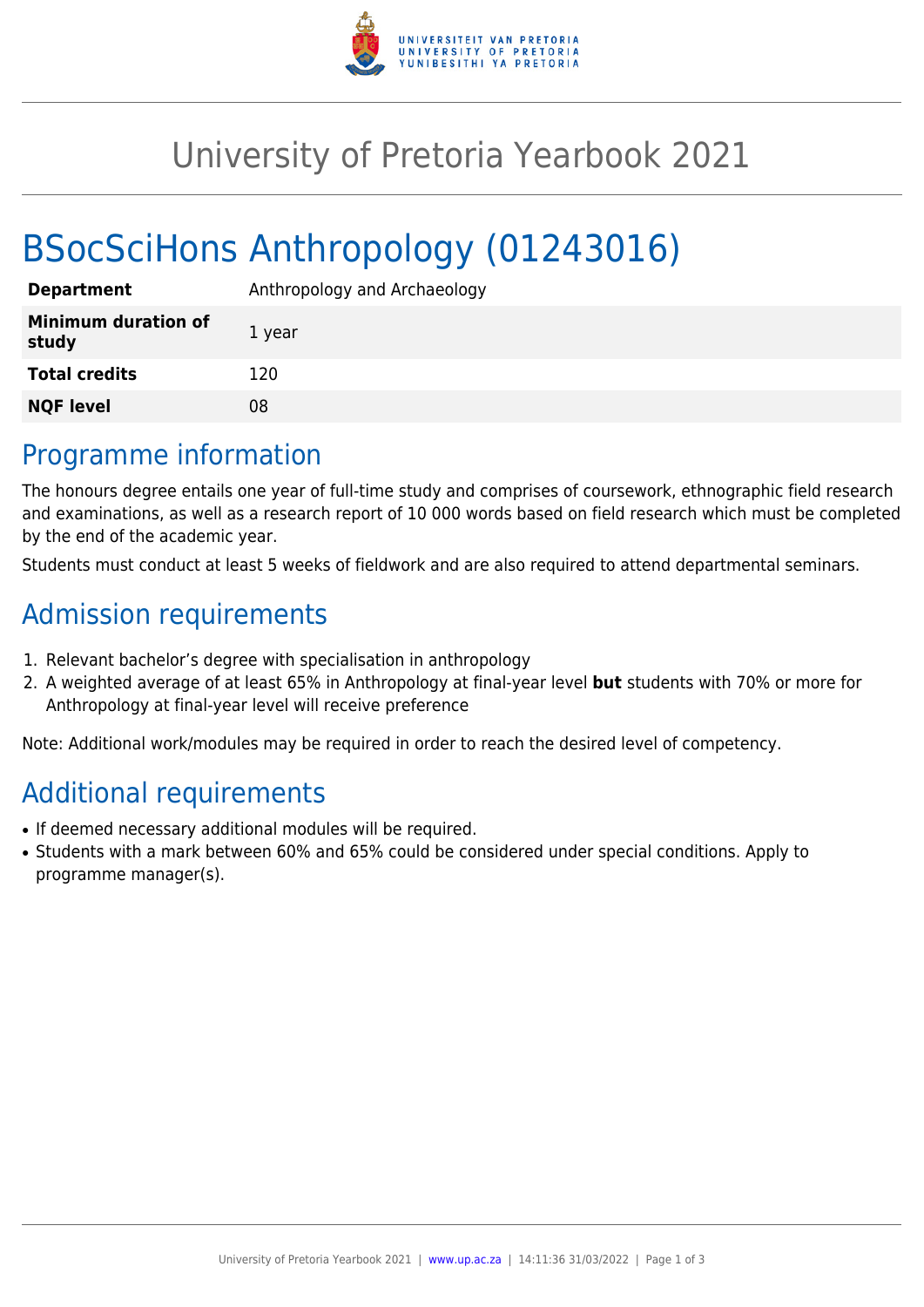

## Curriculum: Final year

**Minimum credits: 120**

### **Core modules**

### **Research methodology in anthropology 755 (APL 755)**

| <b>Module credits</b>         | 20.00                                                 |
|-------------------------------|-------------------------------------------------------|
| <b>NQF Level</b>              | 08                                                    |
| <b>Prerequisites</b>          | No prerequisites.                                     |
| <b>Contact time</b>           | 1 other contact session per week, 2 lectures per week |
| <b>Language of tuition</b>    | Module is presented in English                        |
| <b>Department</b>             | Anthropology and Archaeology                          |
| <b>Period of presentation</b> | Quarter 1 or 2 or 3 or 4                              |

#### **Module content**

Theory and practice of participant observation. Other techniques of data collection used by anthropologists. Organisation and use of field notes. Reflexivity and fieldwork. Practical application of research methods.

### **Politics of identity 756 (APL 756)**

| <b>Module credits</b>         | 30.00                                                 |
|-------------------------------|-------------------------------------------------------|
| <b>NQF Level</b>              | 08                                                    |
| <b>Prerequisites</b>          | No prerequisites.                                     |
| <b>Contact time</b>           | 1 other contact session per week, 2 lectures per week |
| <b>Language of tuition</b>    | Module is presented in English                        |
| <b>Department</b>             | Anthropology and Archaeology                          |
| <b>Period of presentation</b> | Quarter 2                                             |

#### **Module content**

This module builds on the anthropological and ethnographic knowledge students have acquired. With reference to contemporary anthropological theories, students will deepen their insights into the world around them and the discipline itself. This will aid in the development of critical thinking and problem solving skills from a contemporary anthropological perspective.

### **Contemporary ethnography 761 (APL 761)**

| <b>Module credits</b> | 30.00                                                 |
|-----------------------|-------------------------------------------------------|
| <b>NQF Level</b>      | 08                                                    |
| <b>Prerequisites</b>  | No prerequisites.                                     |
| <b>Contact time</b>   | 1 other contact session per week, 2 lectures per week |
| Language of tuition   | Module is presented in English                        |